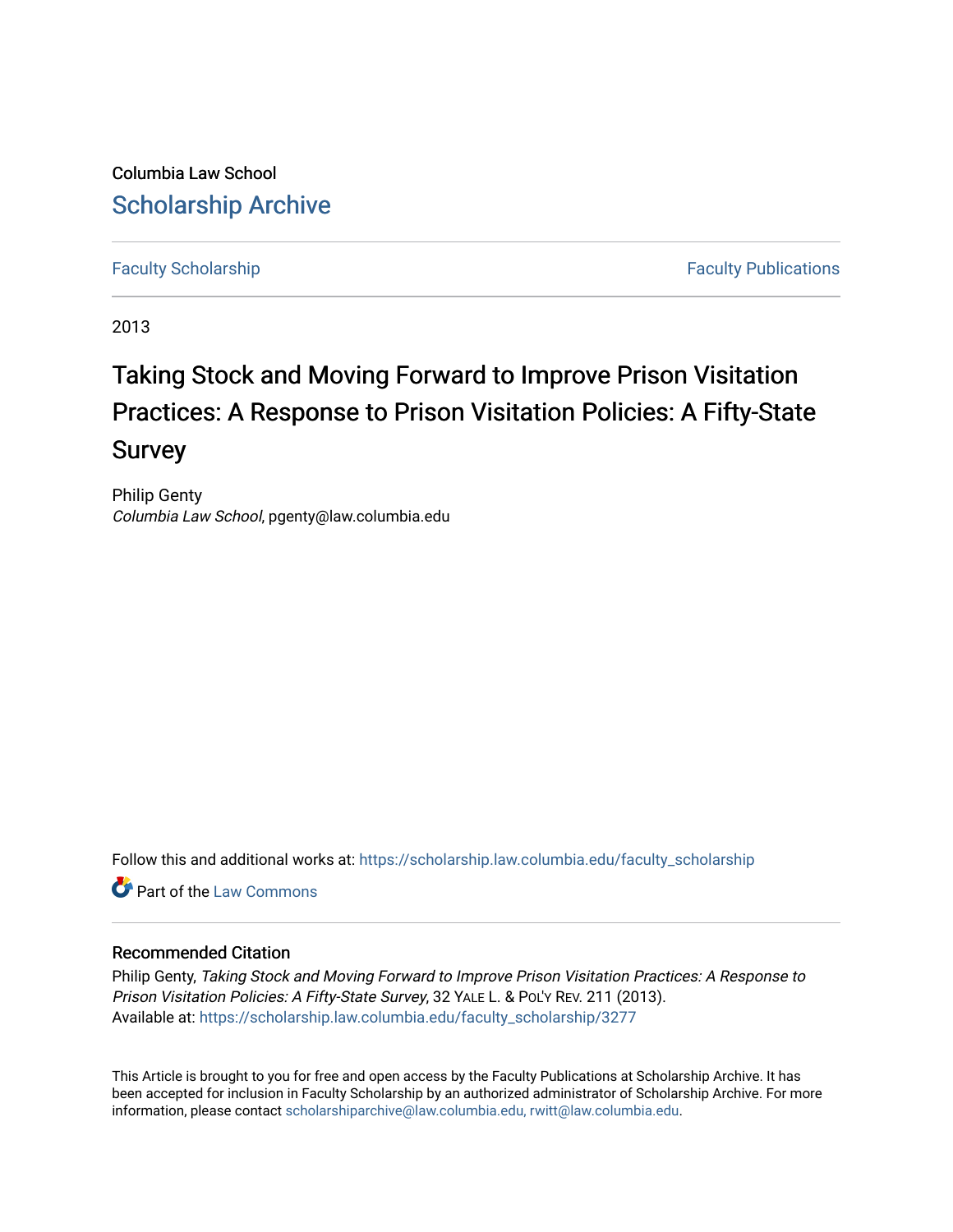## **YALE LAW & POLICY REVIEW**

## Taking Stock and Moving Forward to Improve Prison Visitation Practices: **A** Response to *Prison Visitation Policies: A Fifty-State Survey*

*Philip M. Genty\**

**INTRODUCTION**

*Prison Visitation Policies: A Fifty-State Survey'* is a wonderful resource. The authors' painstaking research has resulted in a dataset of immense importance. In addition, the authors have gone beyond simply describing their findings and have highlighted some of the issues they believe to be most significant. The authors express the hope that their work will both provide a useful body of information and be a catalyst for the research of others. An additional goal, already accomplished to some extent, is that the compilation and presentation of information from all of the states and the Federal Bureau of Prisons will encourage the administrators of the prison systems in these jurisdictions to engage with and learn from each other, thereby improving prison visitation policies throughout the United States.

In this Response, **I** want to offer my own suggestions for next steps that might be taken to build upon the impressive work of this study. These suggestions fall into four categories, some of which track those the authors offer in their concluding Section: **(1)** further analyzing the data the authors already have; **(2)** correlating data relating to *quantity* of visits with other existing statistical studies; **(3)** analyzing factors relating to *quality* of visits; and (4) undertaking further research. Each of these is discussed below.

Everett B. Birch Innovative Teaching Clinical Professor in Professional Responsibility, Columbia Law School; Director, Prisoners and Families Clinic.

**<sup>1.</sup>** Chesa Boudin, Trevor Stutz **&** Aaron Littman, *Prison Visitation Policies: A Fifty-State Survey,* **32 YALE** L. **&** POL'Y REV. **149 (2013).**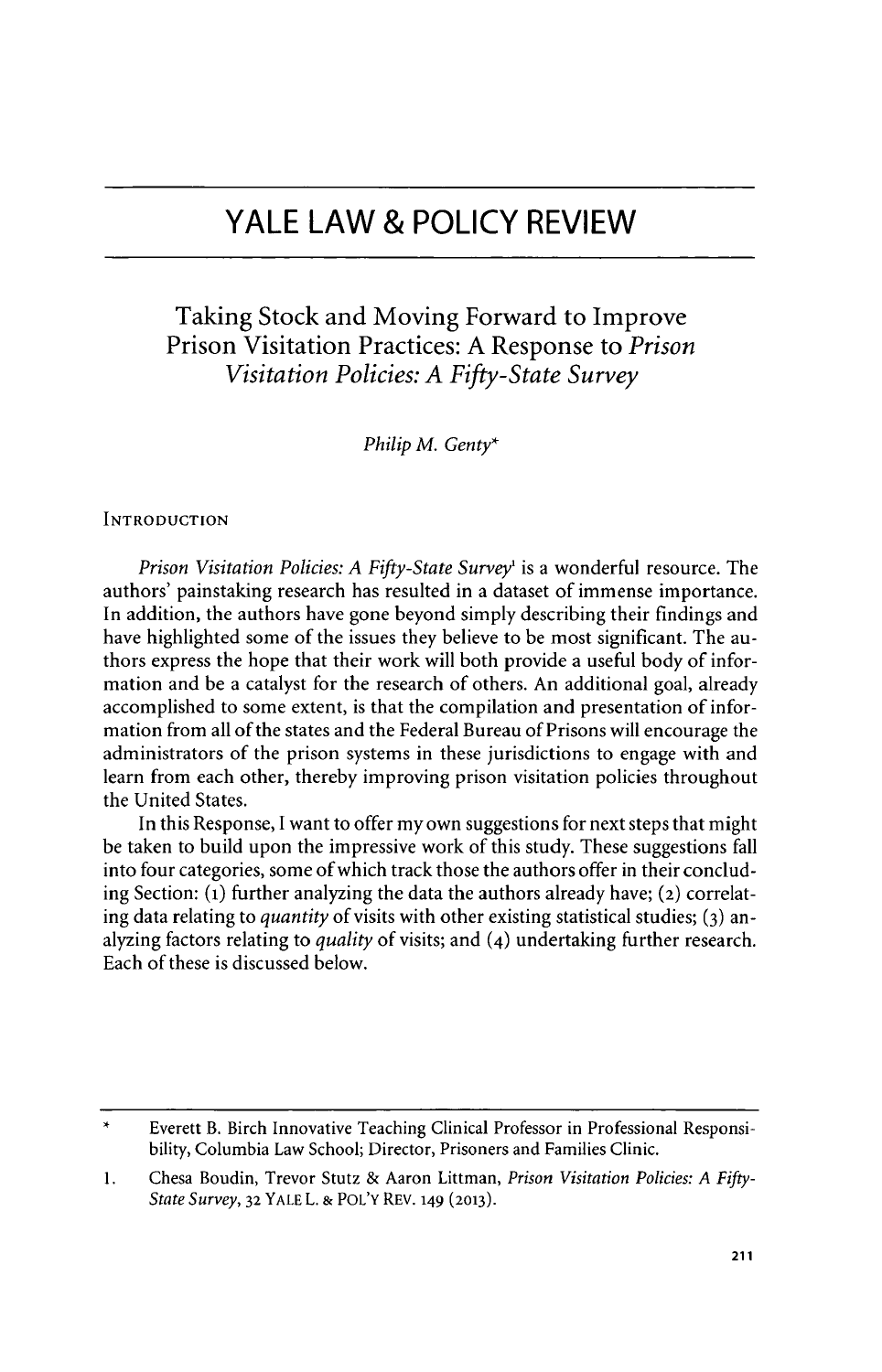#### **YALE LAW & POLICY REVIEW**

#### **1.** FURTHER ANALYSIS OF **DATA** ALREADY **OBTAINED**

With respect to the information that the authors have already accumulated, it would be useful to step back and comment upon the patterns the authors have found in the state statutes, regulations, and directives. The authors identify a number of important issues, but their discussion also raises significant questions that should be explored. For example, is it possible to offer some general conclusions about aspects of prison visitation that need to be changed and improved? Are there states that stand out as being especially deficient in the way they handle prison visitation? Conversely, are there states that handle prison visitation especially well, and, if so, what are their particular strengths? Are there particular statutes, regulations, or directives that could serve as national models and should be replicated? Answering these questions will enhance the value of the authors' data.

**11.** CORRELATION OF **DATA RELATING** TO *QUANTITY* OF **VISITS** WITH OTHER Ex-ISTING **STATISTICAL** STUDIES

The authors present a wealth of statistical information about state provisions relating to the frequency and length of visits. They discuss the differences among the states in what is permitted. They also note that some states provide for a "floor" for the minimum number of required visits, while others have "ceilings" that significantly limit incarcerated individuals' access to visits. They also discuss variation among the states with respect to extended or overnight visits, especially for those who have traveled an especially long distance to visit.

It would be instructive to correlate this information with available data about the visitation that actually occurs in each state. For example, the Bureau of Justice Statistics special report, *Parents in Prison and Their Minor Children,* provides aggregate national data about the frequency and type of contact that occurs between incarcerated parents and their minor children.<sup>2</sup> It would be possible to disaggregate the data **by** state and see what patterns emerge. One might expect that states in which visits occurred least frequently would be those with the strictest visitation policies. **If** so, this would support arguments about the harm to families caused **by** restricting visits and provide support for advocacy efforts to liberalize prison visitation in those states, including the provision of extended and overnight visits.

**A** comparison could also be made between the authors' findings about state visitation policies and available data about foster-care outcomes.<sup>3</sup> One might expect that, for incarcerated parents with children in foster care, restrictive state

**<sup>2.</sup>** Lauren **E.** Glaze *&* Laura M. Maruschak, *Parents in Prison and Their Minor Children,* **BUREAU JUST. STAT.** 18 tbl.io **(2010),** http://bjs.ojp.usdoj.gov/content/pub/pdf/ pptmc.pdf.

*<sup>3.</sup> See, e.g., Children of Incarcerated Parents in New York State: A Data Analysis, N.Y.S.* Div. CRIMINAL **JUSTICE** SERVS. **11 (2013),** http://www.doccs.ny.gov/NewsRoom/ children\_of\_incarcerated\_parents2013.pdf (finding that for 80 percent of children in foster care with a parent incarcerated in New York, parental rights had already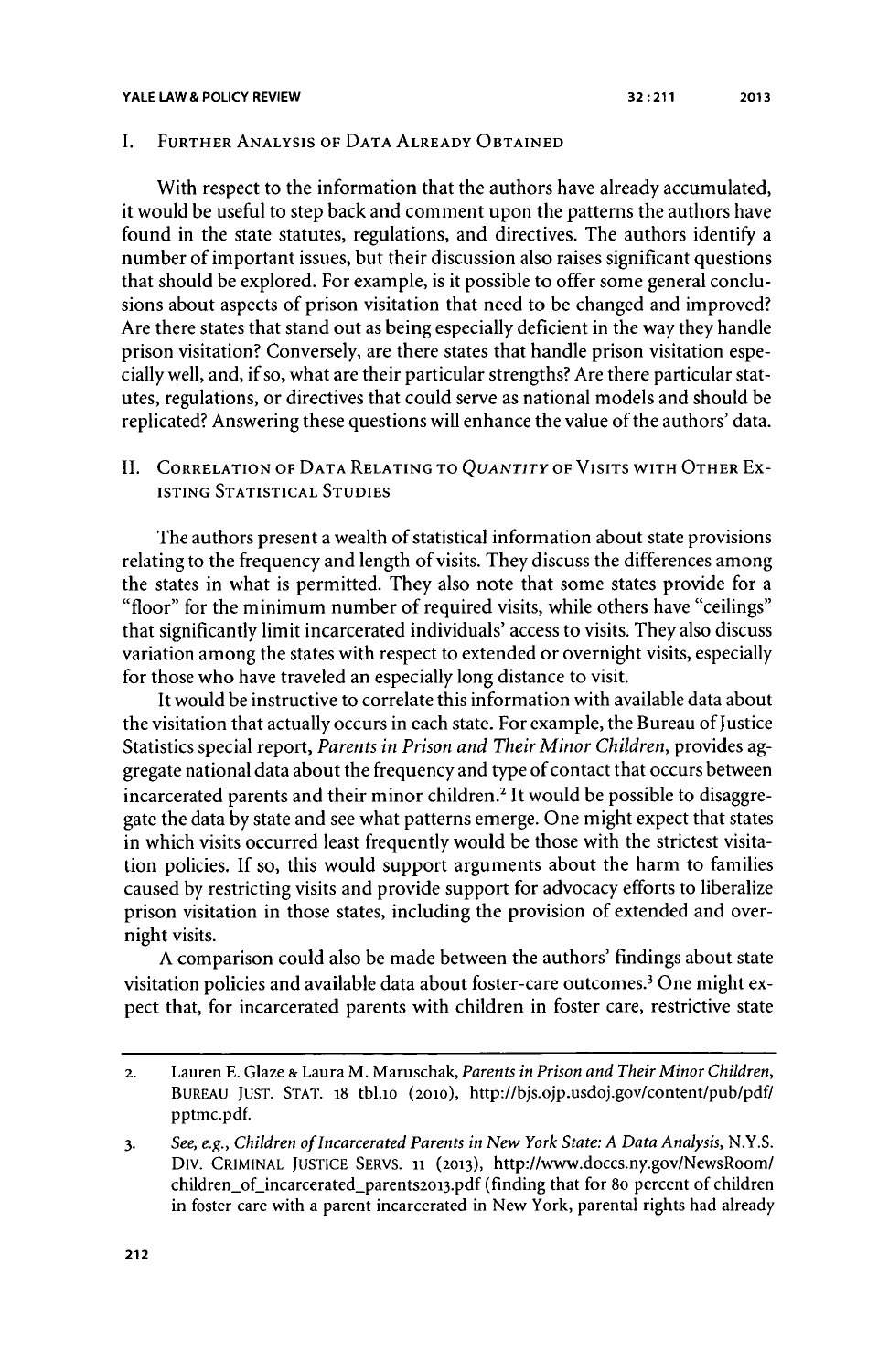visitation policies would lead to a higher number of cases in which parental rights of incarcerated parents were terminated. Again, this would support advocacy efforts in those states to make it easier for children in foster care to have frequent and lengthy visits with their incarcerated parents in order to preserve and strengthen the parent-child relationship.

### III. ANALYSIS OF FACTORS **RELATING** TO *QUALITY* OF VIsITs

In addition to quantitative data about state provisions regulating frequency and length of visits, the authors present a rich body of information about policies relating to the qualitative aspects of visitation. For example, they discuss variation among the states with respect to whether contact visits are permitted; the nature of the searches to which the visitors are subjected; restrictions on dress code and behavior of visitors; and provisions relating to visits **by** children. The information about extended and overnight visits included in the above discussion of frequency and length of visits is also a relevant factor in assessing the quality of the visits.

While these categories are interesting when considered in isolation, the various qualitative categories within each state could be combined to draw some conclusions about the *overall experience of visiting* in each state. For example, it would be interesting to know whether visitors in a given state are subjected to a combination of invasive searches, severe restrictions on dress and behavior, and a lack of child-oriented facilities, and whether-having endured all of this-the visitors are even allowed to have contact visits with their loved ones. It would **be** helpful to discuss what makes for a good visiting experience and—analyzing each state's policies across the qualitative categories—offer conclusions about which states offer such an experience to visitors and incarcerated individuals and which states are deficient. It might even be possible to develop a "quality of visitation index" ranking the states according to this combination of qualitative categories.<sup>4</sup>

been terminated or were in the process of termination). **A** number of reports and data sets prepared **by** different subdivisions of the Administration for Children and Families of the United States Department of Health and Human Services could be useful in this inquiry. *See, e.g., Child Welfare Outcomes Report Data,* **CHILDRENS BUREAU, U.S.** DEP'T HEALTH **& HUMAN** SERVS., http://cwoutcomes.acf.hhs.gov/ data/overview (last visited Dec. **13, 2013).**

**<sup>4.</sup>** Two detailed research studies have documented the importance of the quality of visits in supporting the parent-child relationship and mediating the trauma to children of parental incarceration. *See* Jonathan **J.** Beckmeyer *&* Joyce **A.** Arditti, *Impli*cations of In-Person Visits for Incarcerated Parents' Family Relationships and Parent*ing Experience, J.* **OFFENDER** REHABILITATION (forthcoming **2013);** Joyce **A.** Arditti *&* Jyoti Savla, Parental Incarceration and Child Trauma Symptoms in Single Caregiver Homes: Effects of Parental Incarceration **(2013)** (unpublished manuscript) (on file with author). Interestingly, Beckmeyer and Arditti found that visitation *frequency* was much less important than visitation *quality* in maintaining parent-child relationships. Beckmeyer *&* Arditti, *supra,* at 17-18.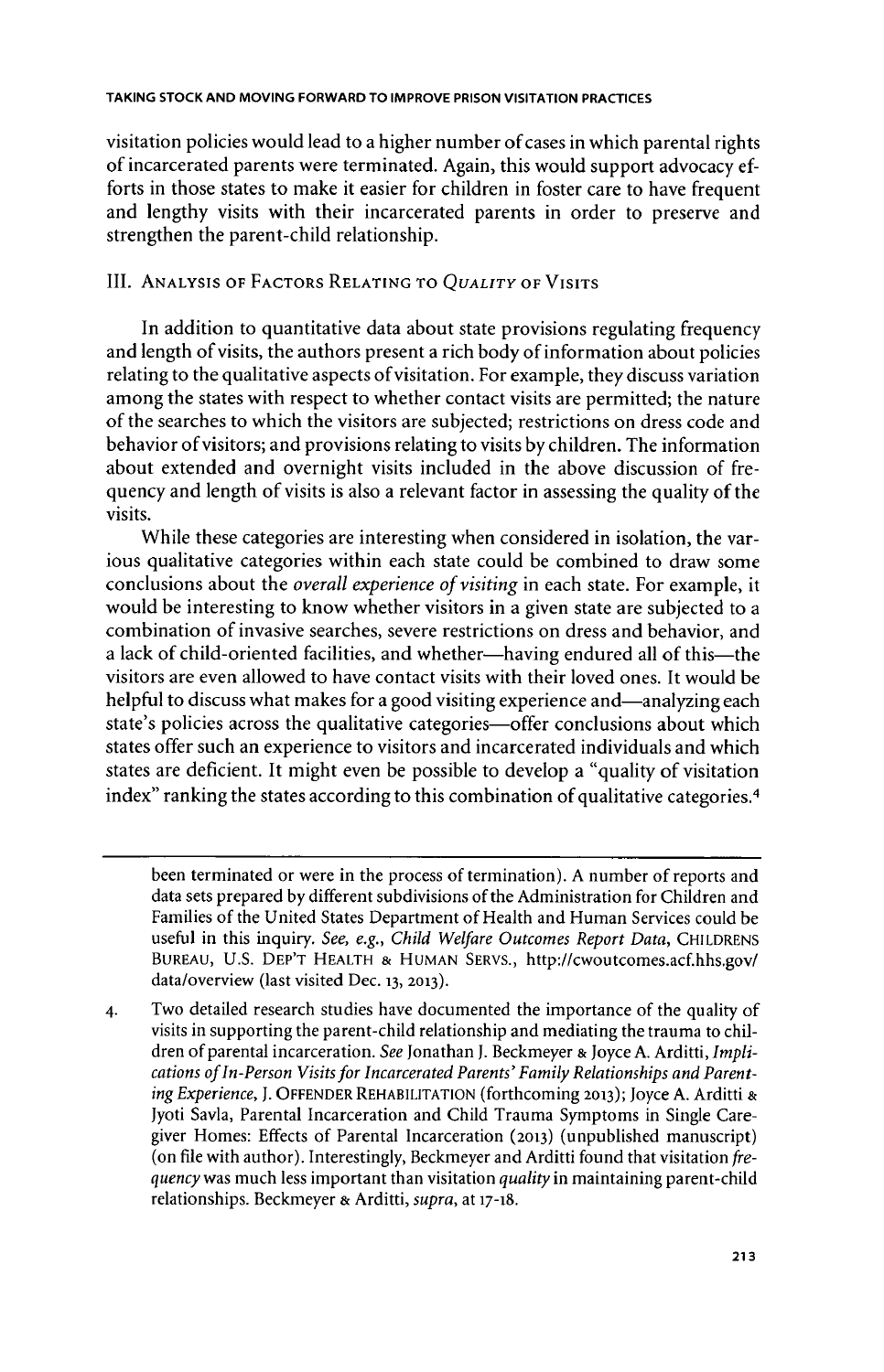As with the quantitative categories, such an analysis of the qualitative categories is crucial to understanding which states support the maintenance of family ties and which states undermine them. **If** the restrictions imposed upon visitors make the experience of visiting oppressive, this will create a significant disincentive for continuing to visit. Over time, children—especially adolescents and older teens-may simply refuse to go on visits, and the parent-child relationships will gradually wither and die. As with the quantitative categories discussed above, we would therefore expect to find that fewer visits occur in states that impose the greatest restrictions on the conditions of visitation.

In addition to combining the qualitative categories discussed in the report to analyze the overall experience of visitation, this analysis could be linked more directly to the report's detailed discussion of virtual visits. It is likely that children and family members would find virtual visits most acceptable and even desirable in those states that impose the greatest restrictions on the conditions of actual visits. Connecting the analyses of qualitative aspects of visits and virtual visitation in this way would provide additional context for the authors' discussion of the pros and cons of virtual visits.

#### IV. **POSSIBLE ADDITIONAL RESEARCH**

As noted above, the authors provide their own thoughtful suggestions for additional research in their concluding Section. Several other possible areas of inquiry might be added to their list.

First, state court cases involving prison visitation might provide additional insight into the actual practices within the states. It would be instructive to learn whether any of the regulations and directives discussed in the report have been litigated and interpreted **by** the state courts. **If** so, favorable decisions might be used as models for advocacy in other states.

Second, one aspect of visitation that the authors do not really explore is the extent to which states provide transportation assistance (e.g., free or subsidized bus service) to make it easier for family members and others to visit their loved ones in prison. Prisons are often located at great distances from the communities in which the families live,<sup>5</sup> so access to affordable transportation is crucial. Otherwise, many people will simply be unable to visit on a regular basis-or at all. It would therefore be useful to research what transportation, if any, is available in each of the states and to highlight any states that have model transportation programs.

**<sup>5.</sup>** Fifty-one percent of incarcerated parents in state prisons are imprisoned between ioo and **500** miles from home, and **n1%** are incarcerated more than **500** miles away. For parents incarcerated in federal prisons, **41%** are imprisoned between ioo and **500** miles from home, and **43%** percent are incarcerated more than **500** miles from home. Christopher **J.** *Mumola, Incarcerated Parents and Their Children,* **BUREAU JUST. STAT. 5 (2000),** http://bjs.ojp.usdoj.gov/content/pub/pdf/iptc.pdf.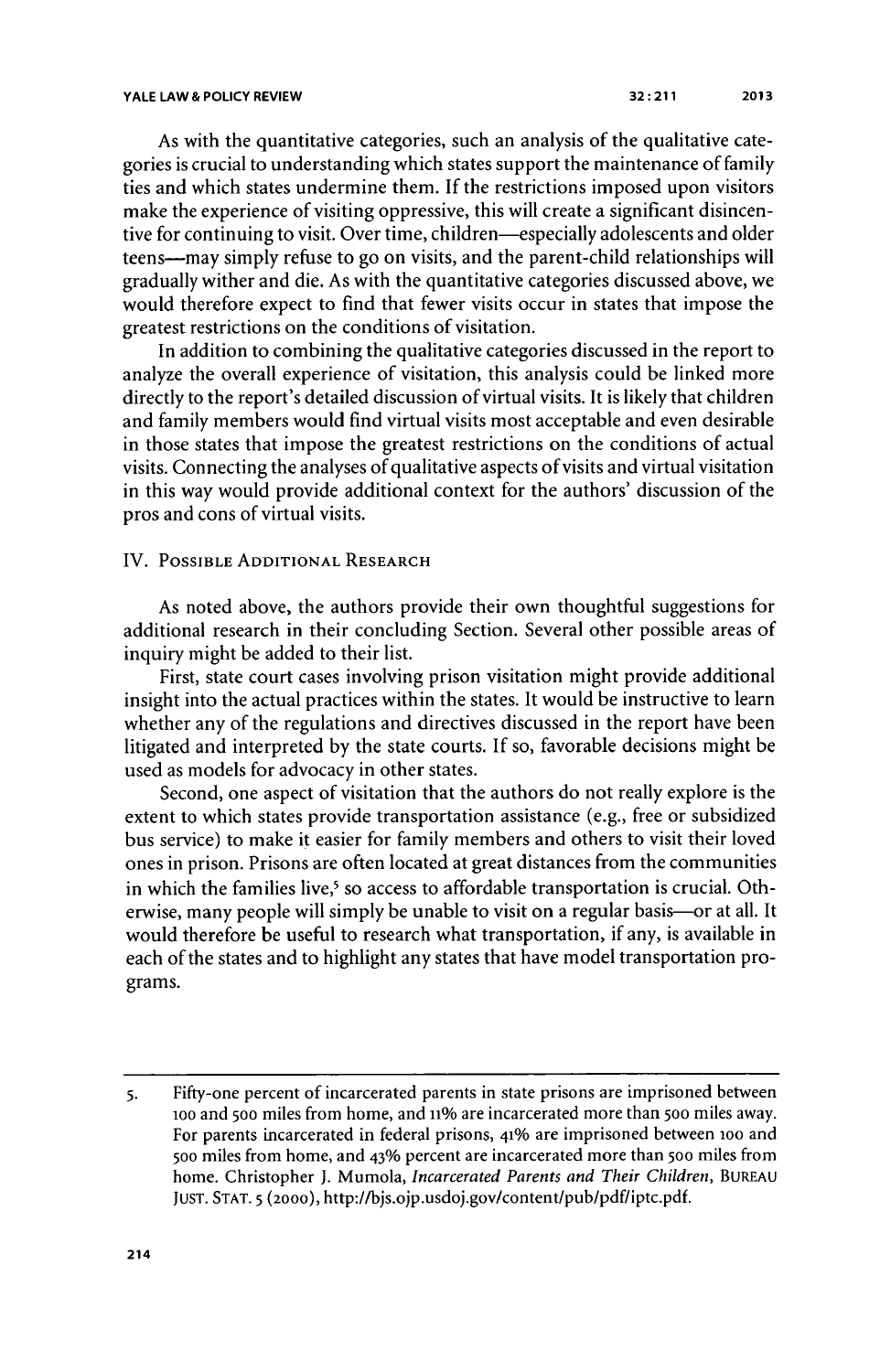Third, to provide support for efforts to improve visitation policies, research might be done about "best practices" for visitation in other contexts. For example, there is a good body of literature about parent-child visits in the child-welfare and foster-care contexts. Some of the most important research and recommendations have come from the government agencies themselves.<sup>6</sup> Increasingly, these agencies have begun to look critically at restrictive visitation policies and to suggest that these do not serve the needs of the families. The agencies have recommended conducting visits in a way that will make them feel as natural as possible. Similar examinations of visitation practices should be conducted in the prison context.

**A** final, critically important area of possible research would be to conduct interviews with or survey family members. In their report, the authors understandably focus primarily on the perspective of the people who are incarcerated, but it would be useful to get a fuller sense of the perspectives of the family members and other visitors on these issues. For example: how would they describe their experiences with prison visits? What are their highest priorities? What aspects of visitation matter most to them? In what ways have their experiences with prison visits been positive? What are the most difficult parts of the process? What aspects of the experience would they most want to see changed and improved? Interviews and surveys could be used to develop narratives of prison visiting experiences. Such narratives can be an especially powerful tool for public education about the need for policy reforms.'

- *6. See, e.g.,* Ronald K. Chen, *Protecting and Promoting Meaningful Connections: The Importance of Quality Family Time in Parent-Child Visitation,* **N.J.** OFF. OF THE **CHILD ADVOC. (2010),** http://www.state.nj.us/childadvocate/reports/other/OCA %2oVisitation%2oBrief%20-%201-14-1o.pdf; *Child and Family Visitation: A Practice Guide to Support Lasting Reunification and Preserving Family Connections for Children in Foster Care,* **MINN.** DEP'T OF HUM. SERVICES **(2009),** https://edocs.dhs.state *.mn.us/1fserver/Legacy/DHS-5552-ENG; Determining the Appropriate Level of Supervision Needed During Visits for Families with Children in Foster Care,* Policy No. **2012/01,** CITY OF N.Y. **ADMIN.** FOR **CHILDREN'S** SERV. **(2012),** http://www.nyc.gov/ html/acs/downloads/providers newsletter/july25/ACS%2oVisitation%2oPolicy **%2oJuIy%2017 ,2012.pdf;** *Parent-Child Visits: Managing the Challenges, Reaping the Rewards,* **N.C.** DIV. OF **Soc. SERVICES (2010), http://www.fosteringperspectives** .org/fpv15n1/v15n1.htm; *Practice Bulletin: Family Interaction as a Pathway to Permanency,* IOWA DEP'T OF HUM. SERVICES **(2009),** *http://www.dhs.state.ia.us/docs/lo.09* \_Family\_Interaction\_Practice\_Bulletin.pdf.
- *7.* For a vivid description of the process of traveling to and visiting an incarcerated father, see **ADRIAN NICOLE** LEBLANC, RANDOM FAMILY: LOVE, DRUGS, TROUBLE, **AND COMING** OF **AGE** IN THE BRONX **188-94 (2003).** For a good general discussion of prison visitation, see **NELL BERNSTEIN, ALL ALONE IN** THE WORLD: CHILDREN OF THE INCARCERATED **71-1o8 (2005).**